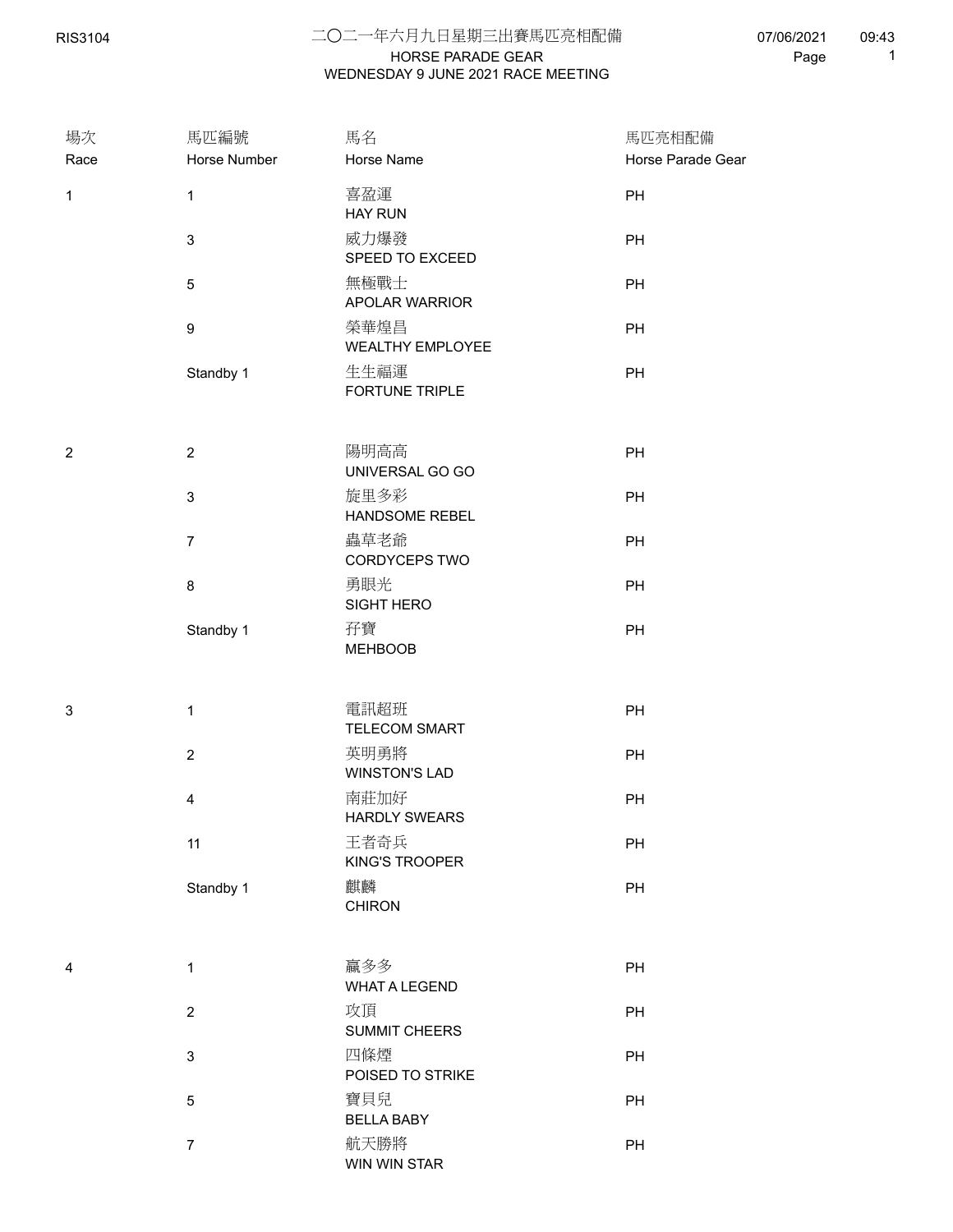RIS3104

## HORSE PARADE GEAR 二○二一年六月九日星期三出賽馬匹亮相配備 WEDNESDAY 9 JUNE 2021 RACE MEETING

07/06/2021 Page 2 09:43

| 場次<br>Race<br>4 | 馬匹編號<br>Horse Number<br>9 | 馬名<br>Horse Name<br>中華威威<br>HAPPY TANGO | 馬匹亮相配備<br>Horse Parade Gear<br>PH |
|-----------------|---------------------------|-----------------------------------------|-----------------------------------|
| 5               | $\overline{2}$            | 泉龍駒<br><b>SMOKEY BEAR</b>               | PH <sub>1</sub>                   |
|                 | $\mathbf{3}$              | 聰明導彈<br><b>INVINCIBLE MISSILE</b>       | PH                                |
|                 | $\,$ 5 $\,$               | 天火同人<br><b>HARMONY FIRE</b>             | PH                                |
|                 | $\bf 8$                   | 正陽清風<br><b>GENTLE BREEZE</b>            | PH <sub>2</sub>                   |
|                 | $\boldsymbol{9}$          | 萬眾力得<br><b>LIKE THAT</b>                | PH                                |
|                 | 11                        | 齊心同行<br><b>TRADER</b>                   | PH                                |
|                 | 12                        | 飛馬輝煌<br>PEGASUS GLORY                   | PH                                |
| 6               | $\mathbf{3}$              | 皇寶<br><b>SAVVY KINGMAN</b>              | PH                                |
|                 | $\,6\,$                   | 快利寶<br>ALL YOU KNOW                     | PH                                |
|                 | $\overline{7}$            | 好拍檔<br>GOOD BUDDY                       | PH                                |
|                 | $\boldsymbol{9}$          | 御風超影<br>SHADOW BREAKER                  | PH                                |
|                 | $10$                      | 赤馬雄風<br><b>RED MAJESTY</b>              | PH                                |
|                 | 11                        | 皆大開心<br>ALL JOYFUL                      | PH                                |
|                 | Standby 1                 | 軍威振<br>MORE THAN A HORSE                | PH                                |
| $\overline{7}$  | $\overline{4}$            | 狂舞派<br><b>CINQUANTE CINQ</b>            | PH                                |
|                 | 12                        | 大眾開心<br>EVERYONE'S DELIGHT              | PH                                |
|                 | Standby 1                 | 青心星<br><b>SKY SHOW</b>                  | PH                                |
| 8               | $\,$ 5 $\,$               | 傳盛<br><b>VALIANT DREAM</b>              | PH                                |
|                 | $\boldsymbol{9}$          | 和氣生財<br>HARMONY AND RICH                | PH                                |